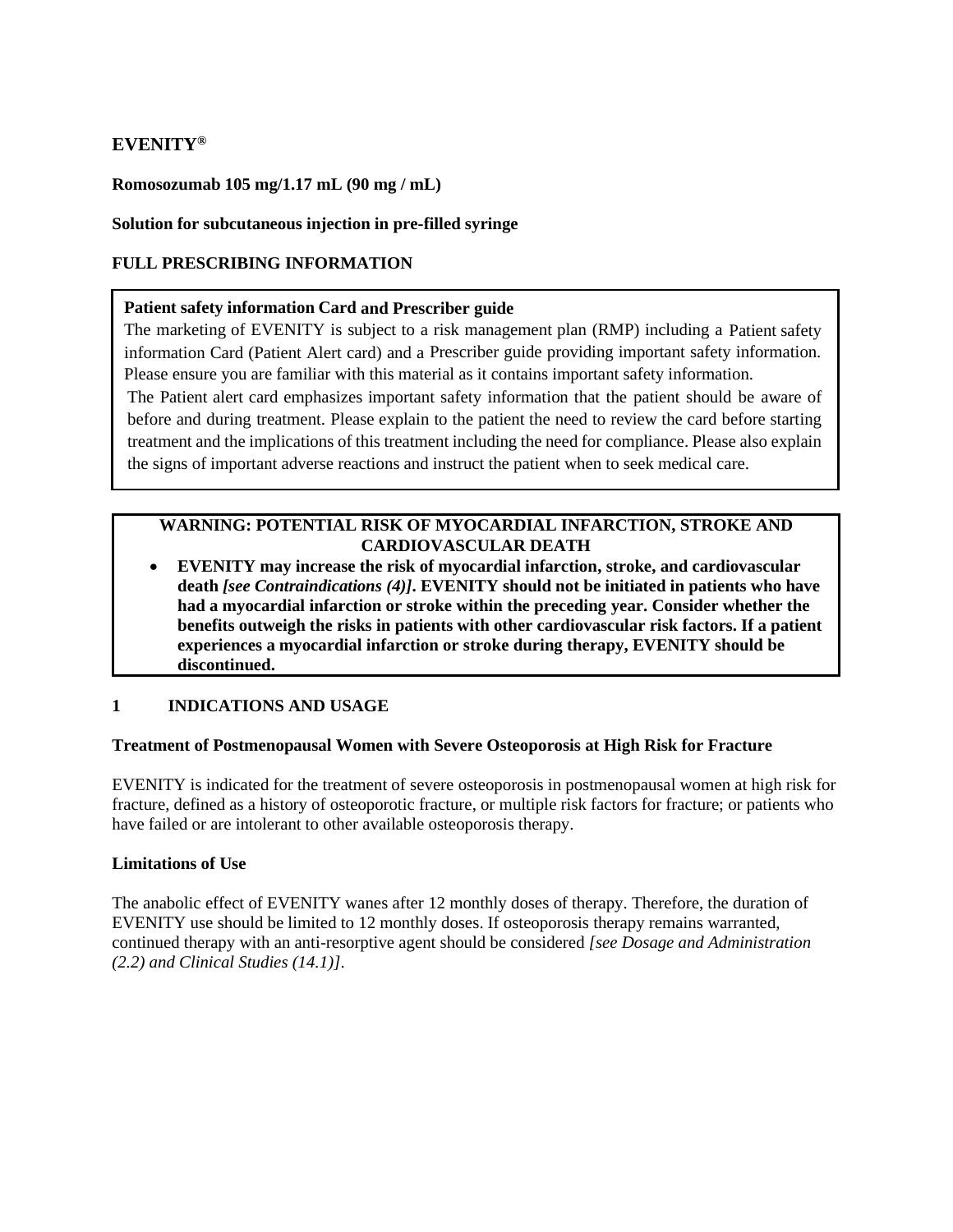## **2 DOSAGE AND ADMINISTRATION**

### **2.1 Important Dosage and Administration Instructions**

- Two separate syringes (and two separate subcutaneous injections) are needed to administer the total dose of 210 mg of EVENITY. Inject two 105 mg/1.17 mL prefilled syringes, one after the other.
- The first dose of EVENITY should be administered by a healthcare provider only.
- Starting from the second dose, the injection can be performed by an individual who has been properly trained by a healthcare provider only.

## **2.2 Recommended Dosage**

- The recommended dose of EVENITY is 210 mg administered subcutaneously in the abdomen, thigh or upper arm. Administer EVENITY once every month.
- The treatment duration for EVENITY is 12 monthly doses.
- Patients should be adequately supplemented with calcium and vitamin D during treatment with EVENITY *[see Warnings and Precautions (5.3) and Clinical Studies (14.1)]*.
- If the EVENITY dose is missed, administer as soon as it can be rescheduled. Thereafter, EVENITY can be scheduled every month from the date of the last dose.

### **2.3 Preparation and Administration Instructions**

### **Step 1: Prior to Administration:**

- Remove two syringes from the carton.
- Visually inspect EVENITY for particles and discoloration prior to administration. EVENITY is a clear to opalescent, colorless to light yellow solution. Do not use if the solution is cloudy or discolored or contains particles.
- Do not use the syringe if
	- o any part appears cracked or broken
	- o the gray needle cap is missing or not securely attached
	- o the expiration date printed on the label has passed
- Always hold the prefilled syringe by the syringe barrel to remove the syringe from the tray. See Figure A.
	- o Do not grasp the plunger rod.
	- o Do not grasp the gray needle cap.
	- o Do not remove the gray needle cap until you are ready to inject.
- Allow EVENITY to sit at room temperature for at least 30 minutes before injecting. Do not warm in any other way *[see How Supplied/Storage and Handling (16)]*.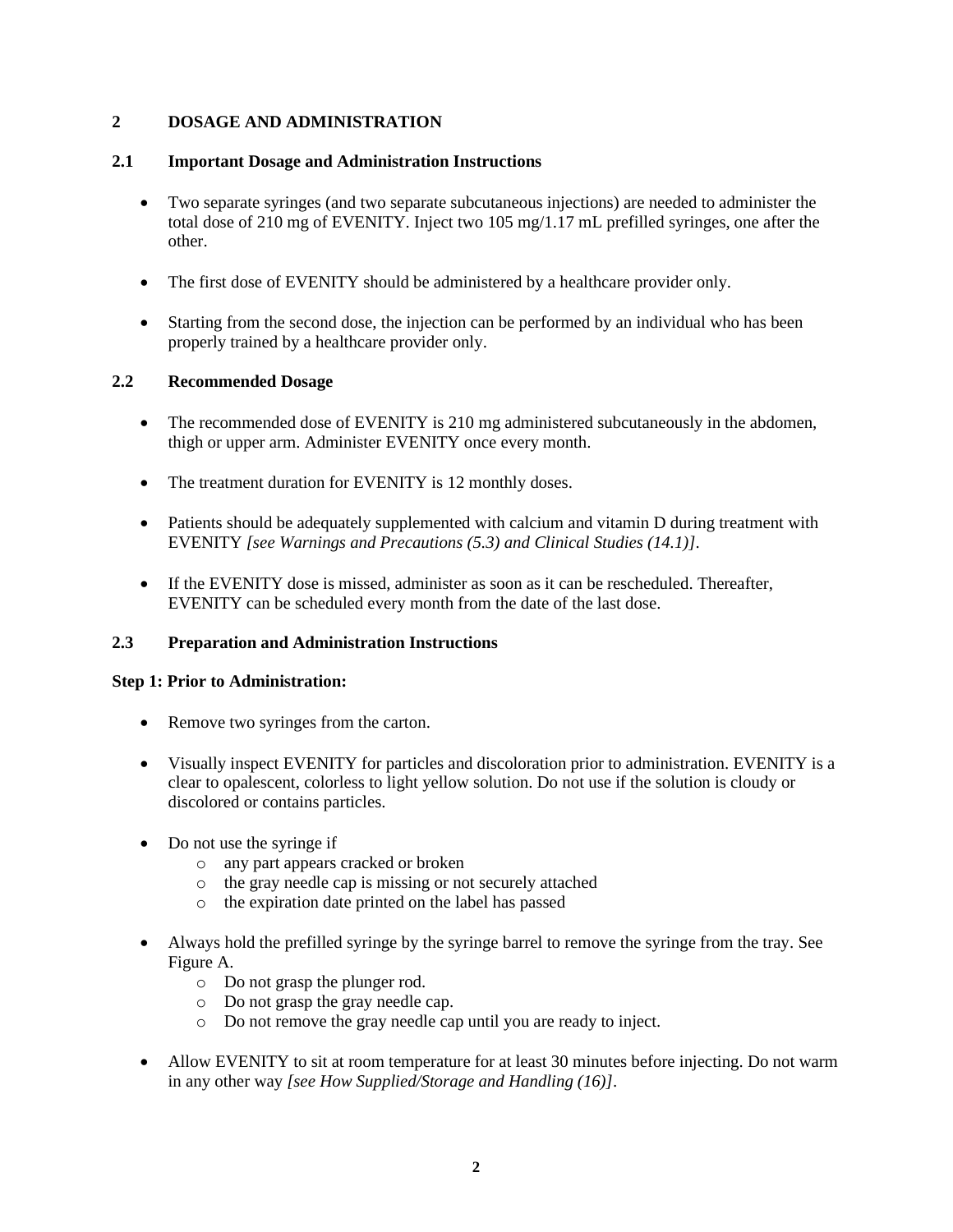

**Figure A**

#### **Step 2: Select the Injection Site and Prepare the Syringe**

Prepare and clean two injection sites, one for each of the two injections. See Figure B.





The recommended subcutaneous injection sites include:

- The thigh
- Abdomen, except for a two-inch area right around the navel
- Outer area of upper arm

Clean the injection sites with alcohol wipes. Let the skin dry.

- Choose a different site each time you give an injection. If you want to use the same injection site, make sure it is not the same spot on the injection site you used for a previous injection.
- Do not inject into areas where the skin is tender, bruised, red, or hard. Avoid injecting into areas with scars or stretch marks.

Choose the first syringe. Pull the gray needle cap straight off and away from your body when you are ready to inject. See Figure C.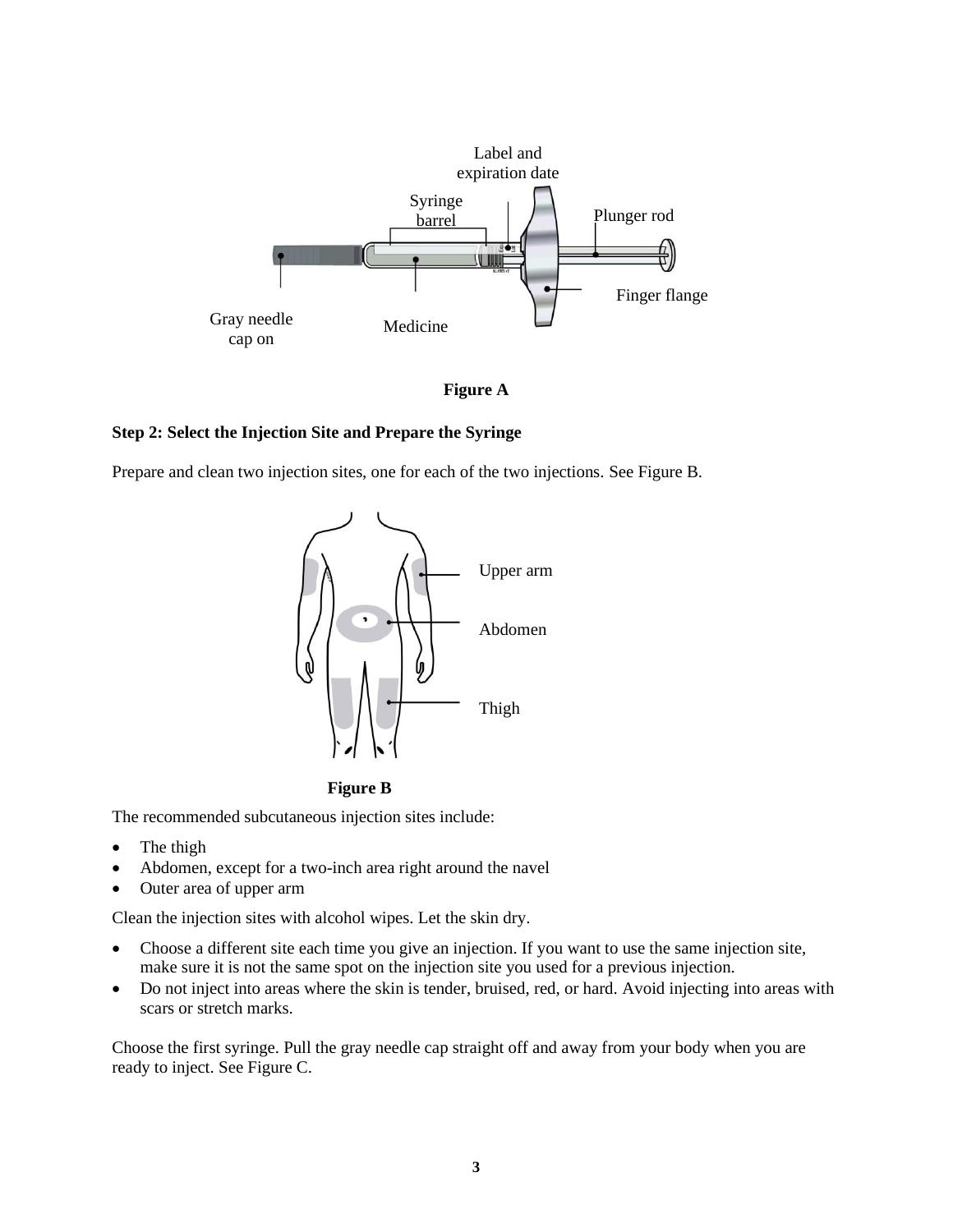

• Do not put the gray needle cap back onto the syringe.

### **Step 3: Inject EVENITY**

Insert needle and inject all the liquid subcutaneously. Do not administer into muscle or blood vessel. See Figure D.





When done, gently lift the syringe off of the skin.

### **Step 4: Syringe and Needle Cap Disposal**

Immediately dispose of the syringe and needle cap in the nearest sharps container.

### **Important: Repeat all steps with the second syringe to inject the full dose.**

## **3 DOSAGE FORMS AND STRENGTHS**

Injection: 105 mg/1.17 mL clear to opalescent, colorless to light yellow solution in a single-use prefilled syringe.

A full dose of EVENITY requires two single-use prefilled syringes.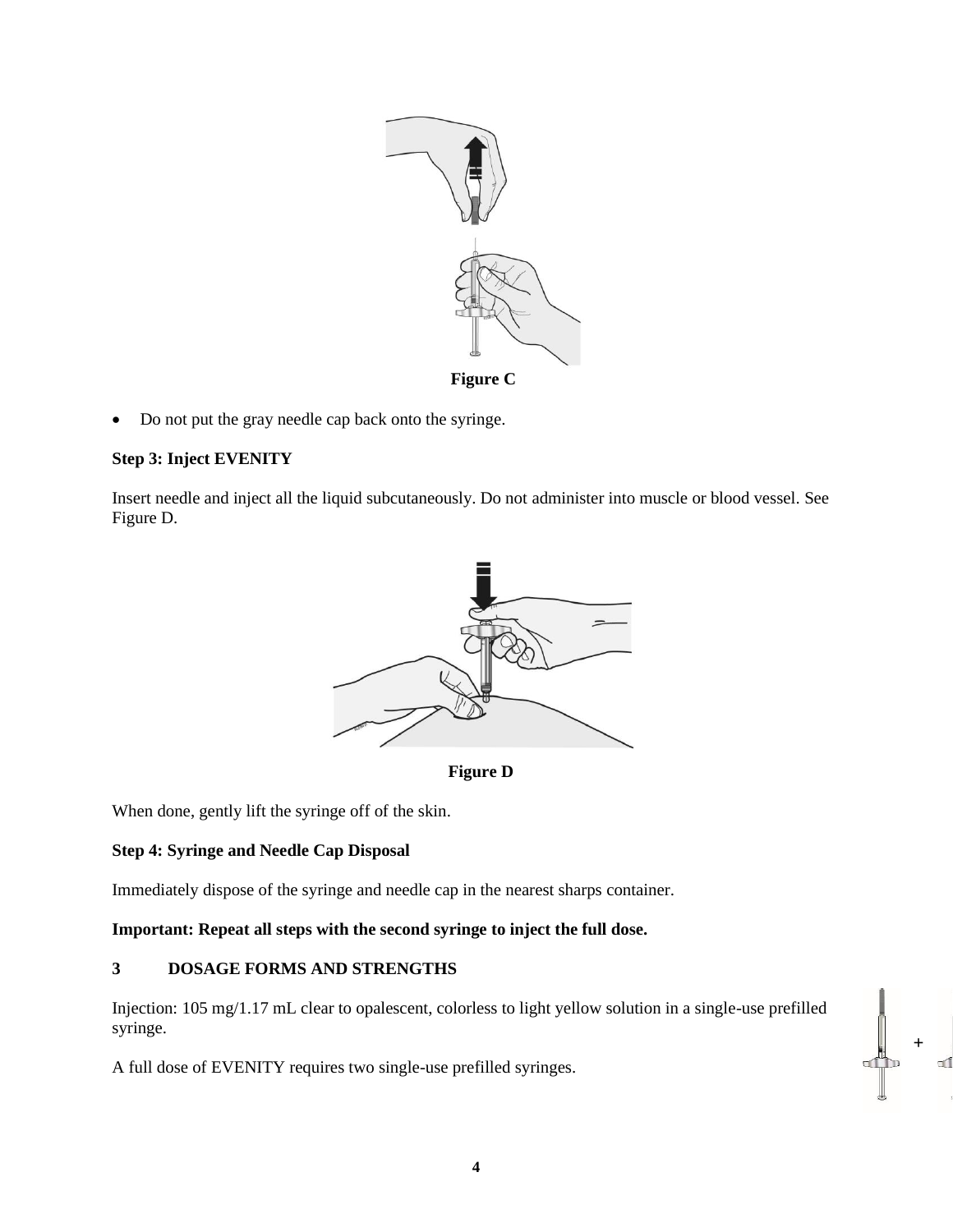# **4 CONTRAINDICATIONS**

EVENITY is contraindicated in patients with:

- Hypocalcemia. Pre-existing hypocalcemia must be corrected prior to initiating therapy with EVENITY *[see Warnings and Precautions (5.3), Adverse Reactions (6.1) and Use in Specific Populations (8.7)].*
- A history of systemic hypersensitivity to romosozumab or to any component of the product formulation listed in section 11. Reactions have included angioedema, erythema multiforme, and urticaria *[see Warnings and Precautions (5.2) and Adverse Reactions (6.1)]*.
- EVENITY is contraindicated and should not be initiated in patients who have had a myocardial infarction or stroke within the preceding year. Consider whether the benefits outweigh the risks in patients with other cardiovascular risk factors. Monitor for signs and symptoms of myocardial infarction and stroke and instruct patients to seek prompt medical attention if symptoms occur. If a patient experiences a myocardial infarction or stroke during therapy, EVENITY should be discontinued.

# **5 WARNINGS AND PRECAUTIONS**

## **5.1 Major Adverse Cardiac Events (MACE)**

In a randomized controlled trial in postmenopausal women, there was a higher rate of major adverse cardiac events (MACE), a composite endpoint of cardiovascular death, nonfatal myocardial infarction and nonfatal stroke, in patients treated with EVENITY compared to those treated with alendronate *[see Boxed Warning, Adverse Reactions (6.1) and Contraindications (4)]*.

## **5.2 Hypersensitivity Reactions**

Hypersensitivity reactions, including angioedema, erythema multiforme, dermatitis, rash, and urticaria have occurred in EVENITY-treated patients. If an anaphylactic or other clinically significant allergic reaction occurs, initiate appropriate therapy and discontinue further use of EVENITY *[see Contraindications (4) and Adverse Reactions (6.1)].*

## **5.3 Hypocalcemia**

Hypocalcemia has occurred in patients receiving EVENITY. Correct hypocalcemia prior to initiating EVENITY *[see Contraindications (4), Adverse Reactions (6.1) and Use in Specific Populations (8.7)]*. Monitor patients for signs and symptoms of hypocalcemia. Patients should be adequately supplemented with calcium and vitamin D while on EVENITY *[see Dosage and Administration (2.2) and Clinical Studies (14.1)]*.

Patients with severe renal impairment (estimated glomerular filtration rate [eGFR] 15 to 29 mL/min/1.73 m<sup>2</sup>) or receiving dialysis are at greater risk of developing hypocalcemia. Monitor serum calcium and adequately supplement patients who have severe renal impairment or are receiving dialysis with calcium and vitamin D. Instruct patients with severe renal impairment, including those receiving dialysis, about the symptoms of hypocalcemia and the importance of maintaining calcium levels with adequate calcium and vitamin D supplementation.

## **5.4 Osteonecrosis of the Jaw**

Osteonecrosis of the jaw (ONJ), which can occur spontaneously, is generally associated with tooth extraction and/or local infection with delayed healing, and has been reported in patients receiving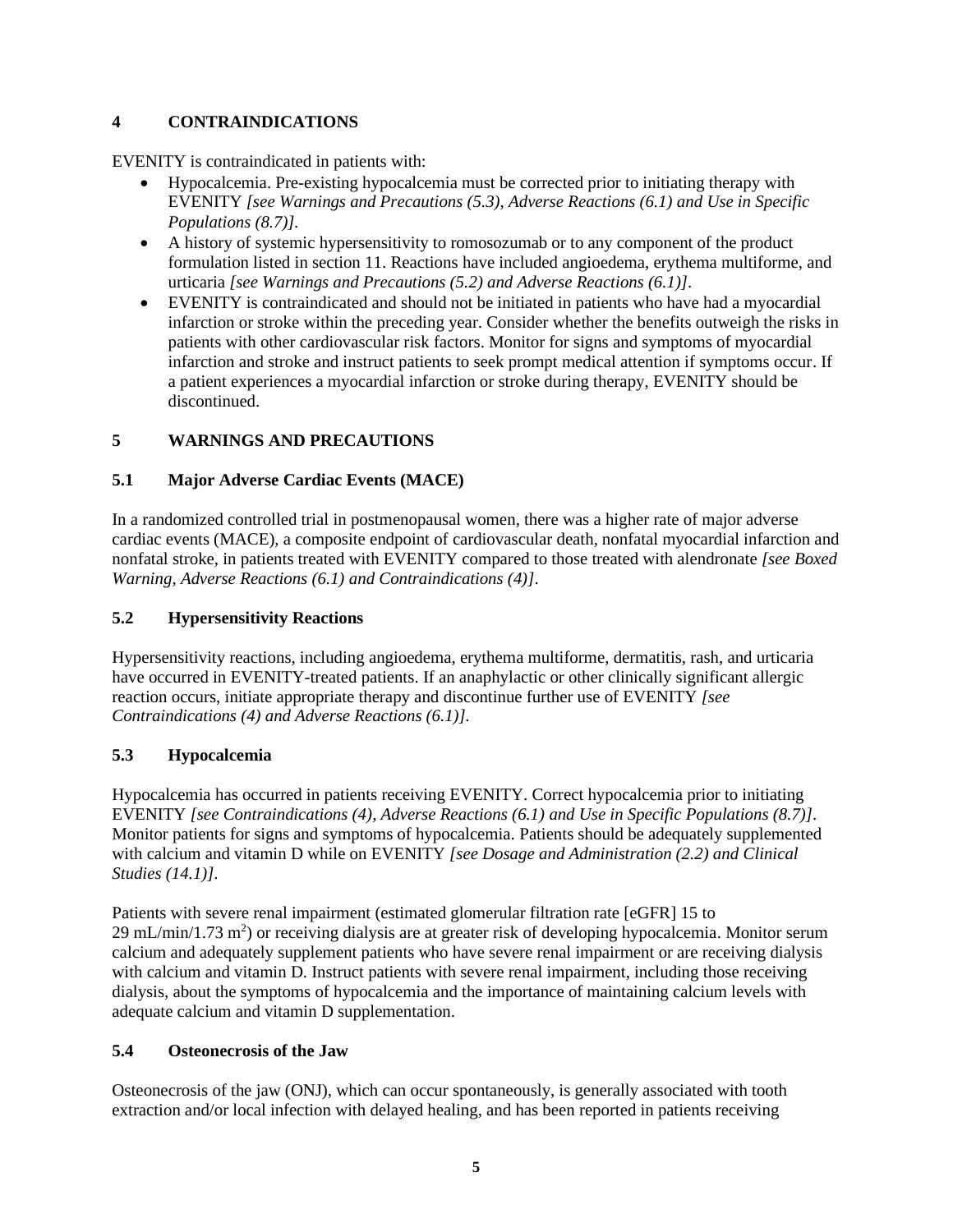EVENITY. A routine oral examination should be performed by the prescriber prior to initiation of EVENITY treatment. Concomitant administration of drugs associated with ONJ (chemotherapy, bisphosphonates, denosumab, angiogenesis inhibitors, and corticosteroids) may increase the risk of developing ONJ. Other risk factors for ONJ include cancer, radiotherapy, poor oral hygiene, pre-existing dental disease or infection, anemia, and coagulopathy *[see Adverse Reactions (6.1)]*.

For patients requiring invasive dental procedures, clinical judgment of the treating physician and/or oral surgeon should guide the management plan of each patient based on benefit-risk assessment. Patients who are suspected of having or who develop ONJ while on EVENITY should receive care by a dentist or an oral surgeon. In these patients, dental surgery to treat ONJ may exacerbate the condition. Discontinuation of EVENITY should be considered based on benefit-risk assessment.

# **5.5 Atypical Subtrochanteric and Diaphyseal Femoral Fractures**

Atypical low-energy or low trauma fractures of the femoral shaft have been reported in patients receiving EVENITY *[see Adverse Reactions (6.1)]*. These fractures can occur anywhere in the femoral shaft from just below the lesser trochanter to above the supracondylar flare and are transverse or short oblique in orientation without evidence of comminution. Causality has not been established as these fractures also occur in osteoporotic patients who have not been treated.

Atypical femoral fractures most commonly occur with minimal or no trauma to the affected area. They may be bilateral and many patients report prodromal pain in the affected area, usually presenting as dull, aching thigh pain, weeks to months before a complete fracture occurs.

During EVENITY treatment, patients should be advised to report new or unusual thigh, hip, or groin pain. Any patient who presents with thigh or groin pain should be suspected of having an atypical fracture and should be evaluated to rule out an incomplete femur fracture. Patient presenting with an atypical femur fracture should also be assessed for symptoms and signs of fracture in the contralateral limb. Interruption of EVENITY therapy should be considered based on benefit-risk assessment *[see Clinical Studies (14)].*

# **6 ADVERSE REACTIONS**

The following adverse reactions are discussed in greater detail in other sections of the label:

- Major adverse cardiac events *[see Boxed Warning and Warnings and Precautions (5.1)]*
- Hypersensitivity *[see Contraindications (4) and Warnings and Precautions (5.2)]*
- Hypocalcemia *[see Contraindications (4) and Warnings and Precautions (5.3)]*
- Osteonecrosis of the Jaw *[see Warnings and Precautions (5.4)]*
- Atypical Subtrochanteric and Diaphyseal Femoral Fractures *[see Warnings and Precautions (5.5)]*

## **6.1 Clinical Trials Experience**

Because clinical trials are conducted under widely varying conditions, adverse reaction rates observed in the clinical trials of a drug cannot be directly compared to rates in the clinical trials of another drug and may not reflect the rates observed in practice.

The safety of EVENITY for the treatment of postmenopausal osteoporosis was evaluated in a multicenter, randomized, double-blind, placebo-controlled study (Study 1, NCT01575834) of 7180 postmenopausal women aged 55 to 90 years (mean age of 71 years). A total of 3581 and 3576 women received at least one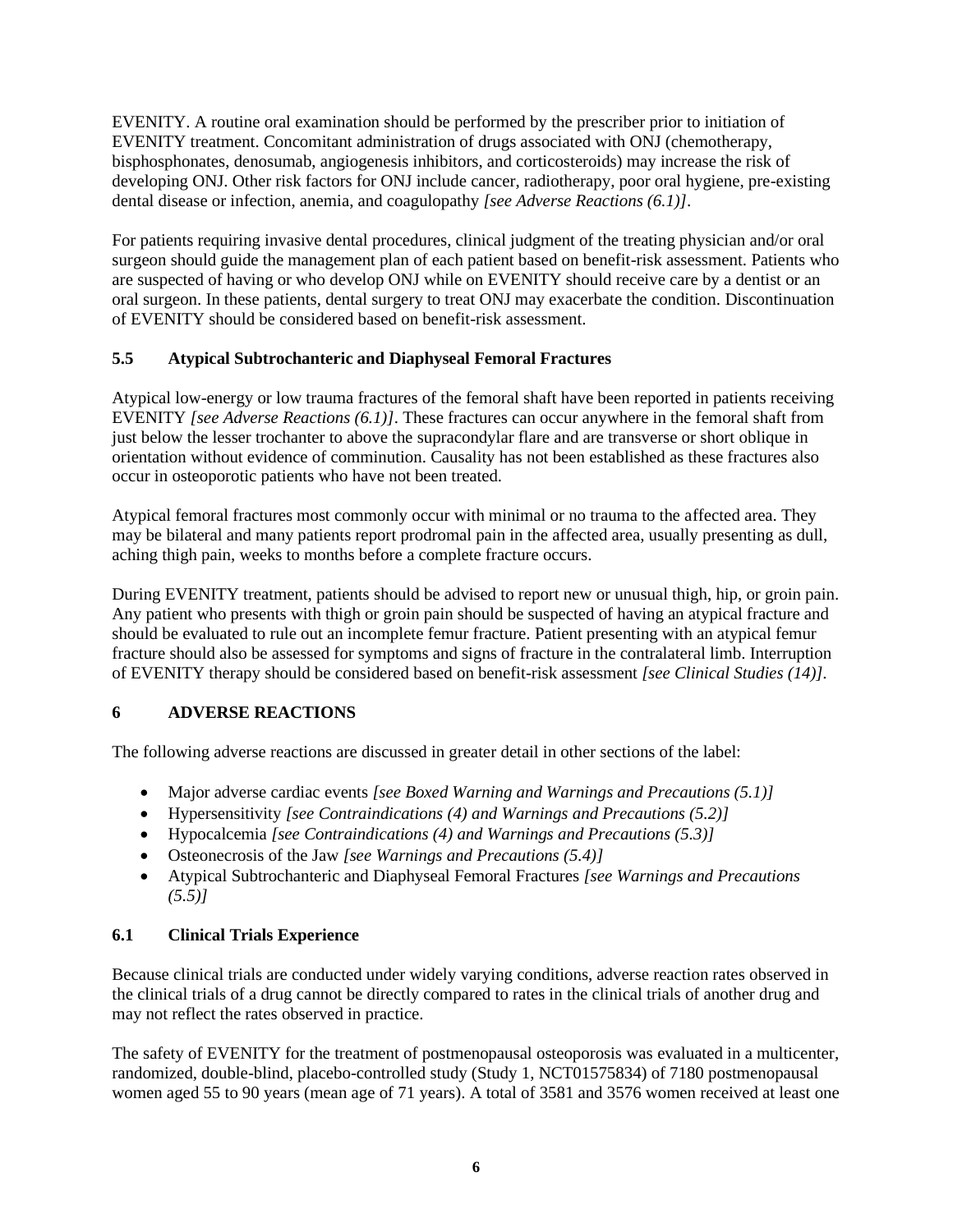dose of EVENITY and placebo, respectively, administered once every month during the 12-month double-blind study period. Women received at least 500 mg calcium and 600 international units of vitamin D supplementation daily and 77% received a loading dose of 50,000 to 60,000 international units of vitamin D within one week of randomization (if serum 25-hydroxyvitamin D concentrations were 40 ng/mL or less).

The safety of EVENITY for the treatment of postmenopausal osteoporosis in patients at high risk of fracture was evaluated in a multicenter, randomized, double-blind, alendronate-controlled study (Study 2, NCT01631214) of 4093 postmenopausal women aged 55 to 90 years (mean age of 74 years). A total of 2040 and 2014 women received at least one dose of EVENITY and alendronate, respectively, during the 12-month double-blind study period. Women received at least 500 mg calcium and 600 international units vitamin D supplementation daily and 74% received a loading dose of 50,000 to 60,000 international units of vitamin D within one week of randomization (if serum 25-hydroxyvitamin D concentrations were 40 ng/mL or less).

In Study 1, during the 12-month double-blind treatment period, the incidence of all-cause mortality was 0.7% (24/3576) in the placebo group and 0.8% (29/3581) in the EVENITY group. The incidence of nonfatal serious adverse events was 8.3% in the placebo group and 9.1% in the EVENITY group. The percentage of patients who withdrew from the study due to adverse events was 1.1% in the placebo group and 1.1% in the EVENITY group. The most common adverse reactions reported with EVENITY (greater than or equal to 5% and at a higher incidence than placebo) were arthralgia and headache. The most common adverse reaction leading to discontinuation of EVENITY was arthralgia (6 subjects [0.2%] in the placebo group and 5 subjects [0.1%] in the EVENITY group).

In Study 2, during the 12-month double-blind treatment period, the incidence of all-cause mortality was 1.1% (22/2014) in the alendronate group and 1.5% (30/2040) in the EVENITY group. The incidence of nonfatal serious adverse events was 13.3% in the alendronate group and 11.9% in the EVENITY group. The percentage of patients who withdrew from the study due to adverse events was 1.2% in the alendronate group and 1.2% in the EVENITY group. The most common adverse reactions reported with EVENITY (greater than or equal to 5%) were arthralgia and headache.

Table 1 outlines the most common adverse reactions occurring in greater than or equal to 2% of EVENITY treated women in at least one study.

|                       | Study 1                        |                                | Study 2                            |                                |
|-----------------------|--------------------------------|--------------------------------|------------------------------------|--------------------------------|
|                       | <b>Placebo</b><br>$(N = 3576)$ | <b>EVENITY</b><br>$(N = 3581)$ | <b>Alendronate</b><br>$(N = 2014)$ | <b>EVENITY</b><br>$(N = 2040)$ |
| <b>Preferred Term</b> | $n\left(\frac{0}{0}\right)$    | $n$ (%)                        | $\mathbf{n}(\%)$                   | $n$ (%)                        |
| Arthralgia            | 434 (12.1)                     | 468(13.1)                      | 194(9.6)                           | 166(8.1)                       |
| Headache              | 208(5.8)                       | 235(6.6)                       | 110(5.5)                           | 106(5.2)                       |
| Muscle spasms         | 140(3.9)                       | 163(4.6)                       | 81(4.0)                            | 70(3.4)                        |
| Edema peripheral      | 67(1.9)                        | 86(2.4)                        | 38(1.9)                            | 34(1.7)                        |
| Asthenia              | 79(2.2)                        | 84(2.3)                        | 53 $(2.6)$                         | 50(2.5)                        |
| Neck pain             | 54(1.5)                        | 80(2.2)                        | 42(2.1)                            | 34(1.7)                        |
| Insomnia              | 68 (1.9)                       | 72(2.0)                        | 36(1.8)                            | 34(1.7)                        |
| Paresthesia           | 62(1.7)                        | 72(2.0)                        | 34(1.7)                            | 29(1.4)                        |

## **Table 1 Adverse Reactions Occurring in ≥ 2% of EVENITY-Treated Women in at Least One Study (Studies 1 and 2)**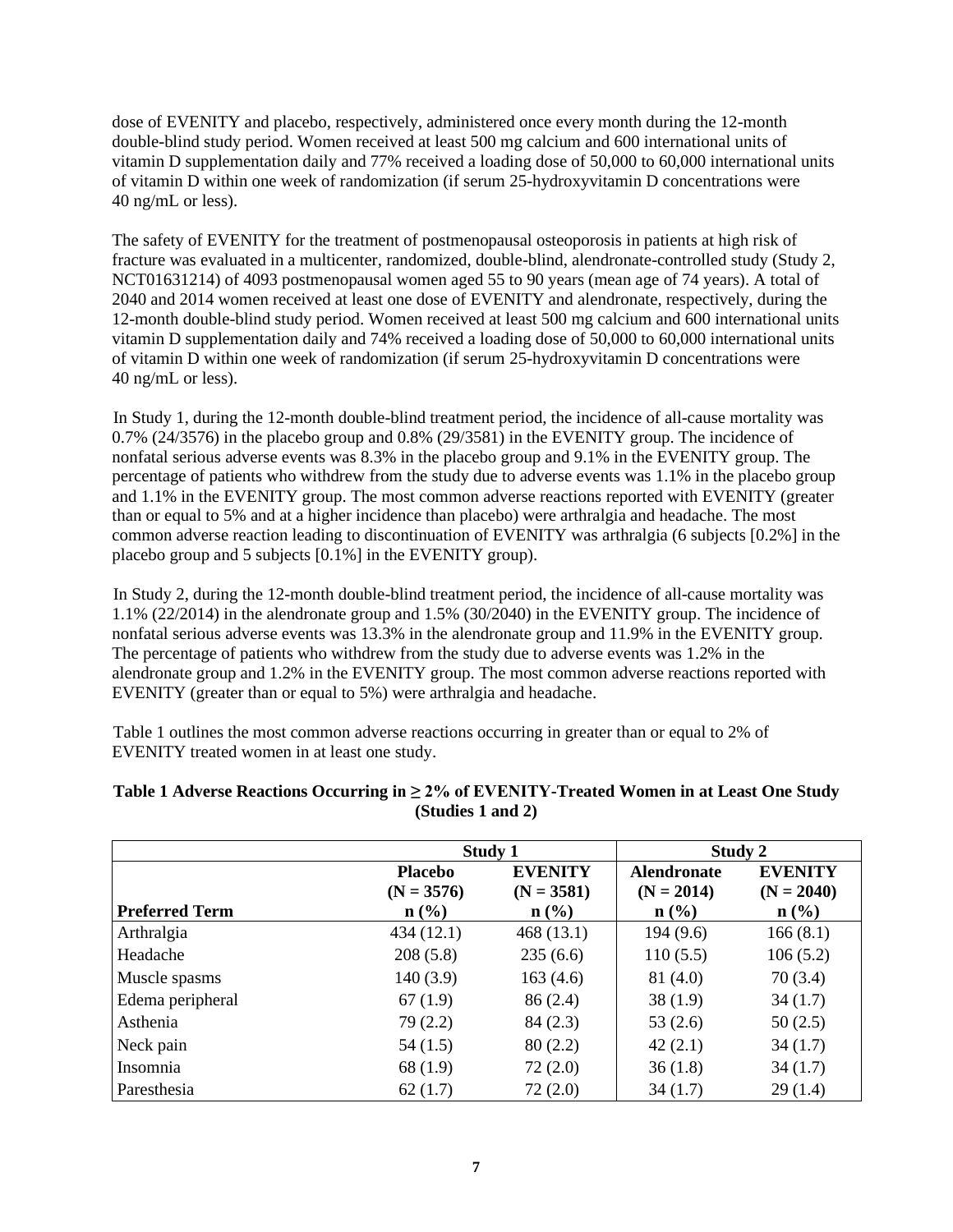The adverse reactions described below are from the 12-month treatment periods of Study 1 (placebo-controlled) and Study 2 (alendronate-controlled).

#### *Major Adverse Cardiac Events (MACE)*

During the 12-month double-blind treatment period of the placebo-controlled trial (Study 1), myocardial infarction occurred in 9 (0.3%) women in the EVENITY group and 8 (0.2%) women in the placebo group; stroke occurred in 8 (0.2%) women in the EVENITY group and 10 (0.3%) women in the placebo group*.* These events occurred in patients with and without a history of myocardial infarction or stroke. Cardiovascular death occurred in 17 (0.5%) women in the EVENITY group and 15 (0.4%) women in the placebo group. The number of women with positively adjudicated MACE was 30 (0.8%) in the EVENITY group and 29 (0.8%) in the placebo group, yielding a hazard ratio of 1.03 (95% confidence interval [0.62, 1.72]) for EVENITY compared to placebo.

During the 12-month double-blind treatment period of the active-controlled trial (Study 2), myocardial infarction occurred in 16 (0.8%) women in the EVENITY group and 5 (0.2%) women in the alendronate group; stroke occurred in 13 (0.6%) women in the EVENITY group and 7 (0.3%) women in the alendronate group. These events occurred in patients with and without a history of myocardial infarction or stroke. Cardiovascular death occurred in 17 (0.8%) women in the EVENITY group and 12 (0.6%) women in the alendronate group. The number of women with positively adjudicated MACE was 41 (2.0%) in the EVENITY group and 22 (1.1%) in the alendronate group, yielding a hazard ratio of 1.87 (95% confidence interval [1.11, 3.14]) for EVENITY compared to alendronate *[see Boxed Warning and Warnings and Precautions (5.1)].*

#### *Hypersensitivity Reactions*

Across both trials, hypersensitivity reactions were reported in 364 (6.5%) women in the EVENITY group and 365 (6.5%) women in the control group. Reported reactions included angioedema (3 [< 0.1%] women in the EVENITY group vs.  $3 \leq 0.1\%$ ] women in the control group), erythema multiforme  $(1 \leq 0.1\%$ ] woman in the EVENITY group vs. no woman in the control group), dermatitis (32 [0.6%] women in the EVENITY group vs. 42  $[0.8\%]$  women in the control group), rash  $(60 \, [1.1\%]$  women in the EVENITY group vs. 53 [0.9%] women in the control group), and urticaria (23 [0.4%] women in the EVENITY group vs. 27 [0.5%] women in the control group). Although angioedema, dermatitis and urticaria were not reported at a higher incidence with EVENITY than control, there were cases of angioedema, dermatitis and urticaria that were determined to be related to EVENITY use *[see Contraindications (4) and Warnings and Precautions (5.2)]*.

### *Hypocalcemia*

Across both trials, adverse events of hypocalcemia occurred in 2 EVENITY-treated women and in 1 woman in the control group. Decreases in albumin-adjusted serum calcium to below the lower limit of the reference range (8.3 mg/dL) were reported in 14 (0.2%) women in the EVENITY group and 10 (0.2%) women in the control group. No patient receiving EVENITY developed serum calcium less than 7.5 mg/dL. The nadir in albumin-adjusted serum calcium occurred by month 1 after EVENITY dosing in patients with normal renal function *[see Contraindications (4) and Warnings and Precautions (5.3)]*.

### *Injection Site Reactions*

Across both trials, injection site reactions occurred in 278 (4.9%) women in the EVENITY group and 157 (2.8%) women in the control group. The most common injection site reactions were pain (94 [1.7%] women in the EVENITY group; 70 [1.3%] women in the control group) and erythema (80 [1.4%] women in the EVENITY group and 14 [0.3%] women in the control group). Injection site reactions resulted in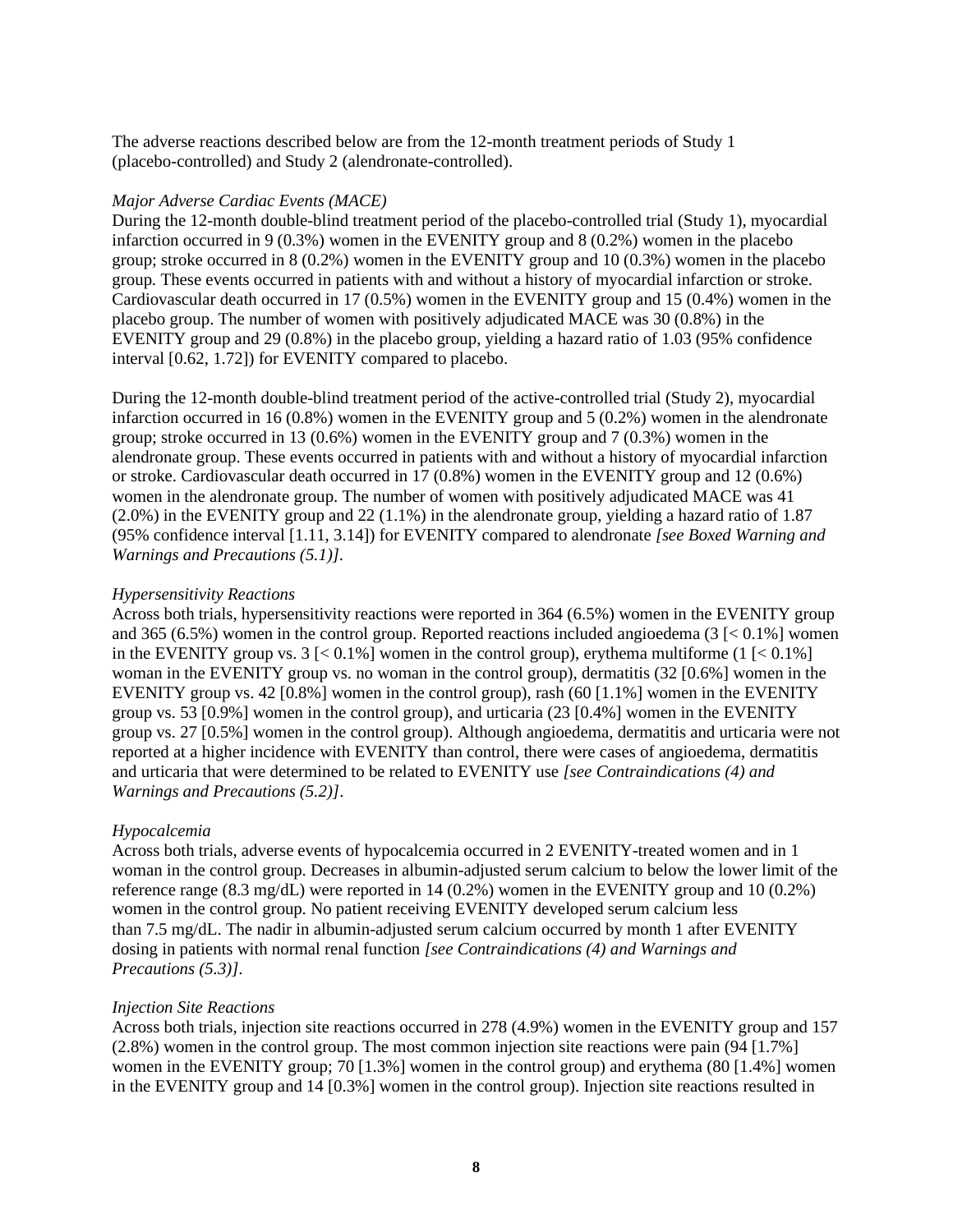discontinuation of treatment in 7 (0.1%) EVENITY-treated patients and  $3 \div 0.1\%$  patients in the control group.

# *Osteonecrosis of the Jaw*

Across both trials, osteonecrosis of the jaw occurred in one patient during treatment with EVENITY *[see Warnings and Precautions (5.4)].*

### *Atypical Subtrochanteric and Diaphyseal Fractures*

Across both trials, atypical femoral fracture occurred in one patient during treatment with EVENITY *[see Warnings and Precautions (5.5)].*

## **6.2 Immunogenicity**

As with all therapeutic proteins, there is potential for immunogenicity. The detection of antibody formation is highly dependent on the sensitivity and specificity of the assay. Additionally, the observed incidence of antibody (including neutralizing antibody) positivity in an assay may be influenced by several factors, including assay methodology, sample handling, timing of sample collection, concomitant medications, and underlying disease. For these reasons, comparison of the incidence of antibodies in the studies described below with the incidence of antibodies in other studies or to other romosozumab products may be misleading.

The immunogenicity of EVENITY was evaluated using an immunoassay for the detection of anti-romosozumab antibodies. An *in vitro* biological assay was performed to detect neutralizing antibodies for those subjects whose sera tested positive for anti-romosozumab antibodies.

Among 5914 postmenopausal women treated with EVENITY 210 mg monthly, 18.1% of subjects developed antibodies to romosozumab. Of the subjects who developed antibodies to romosozumab, 4.7% had antibodies that were classified as neutralizing. Development of antibodies to romosozumab was associated with lower serum romosozumab concentrations *[see Clinical Pharmacology (12.3)]*. Antibodies to romosozumab were generally not associated with changes in the efficacy or safety of EVENITY.

### **Reporting of suspected adverse reactions**

Reporting suspected adverse reactions after authorization of the medicinal product is important. It allows continued monitoring of the benefit/risk balance of the medicinal product. Any suspected adverse events should be reported to the Ministry of Health according to the National Regulation by using an online form:<https://sideeffects.health.gov.il/>

## **8 USE IN SPECIFIC POPULATIONS**

## **8.1 Pregnancy**

### Risk Summary

EVENITY is not indicated for use in women of reproductive potential. In animal reproduction studies, weekly administration of romosozumab to pregnant rats during the period of organogenesis at exposures greater than 31 times the clinical exposure produced skeletal abnormalities in the offspring. Administration of romosozumab to rats prior to mating and through to the end of lactation produced minimal to slight decreases in femoral bone mineral density and/or cortical circumferences in the offspring at 1.4 to 54 times the expected exposure in humans *[see Data]*.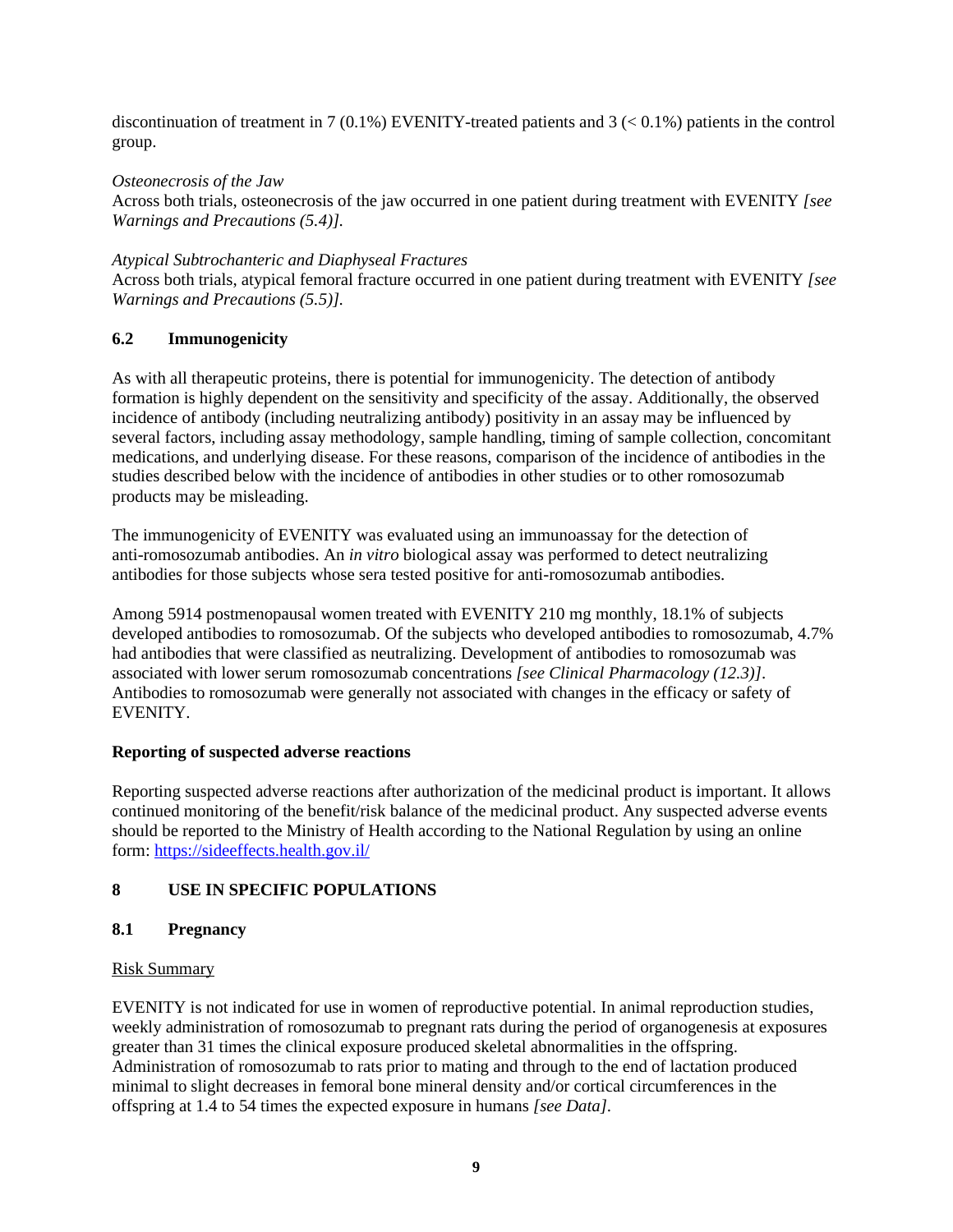# Data

# *Animal Data*

Reproductive and developmental effects of romosozumab were assessed in the rat in a preliminary and definitive embryo-fetal development study, a combined fertility and embryo-development study, and a pre- and postnatal development study.

Skeletal malformations including syndactyly and polydactyly occurred in 1 out of 75 litters across all rat reproductive toxicity studies, in the litter of a dam given weekly subcutaneous romosozumab doses of 300 mg/kg (equivalent to at least 31 times the clinical exposure observed in humans following a monthly subcutaneous dose of 210 mg, based on area under the concentration-time curve [AUC] comparison).

In the offspring of female rats given weekly romosozumab doses from 6 weeks before cohabitation through mating and lactation, femoral periosteal and endocortical circumferences were slightly decreased at 10, 60, and 300 mg/kg (equivalent to 1.4, 18, and 54 times the clinical exposure following a monthly subcutaneous dose of 210 mg, based on AUC comparison). Cortical thickness was increased at 300 mg/kg (equivalent to 54 times expected clinical exposure). Femoral metaphyseal bone mineral density was slightly decreased at 60 and 300 mg/kg (equivalent to 18 and 54 times expected clinical exposure).

# **8.2 Lactation**

# Risk Summary

EVENITY is not indicated for use in women of reproductive potential. In animal studies where pregnant rats were given weekly doses of romosozumab from 6 weeks before cohabitation through mating and lactation at 10, 60, or 300 mg/kg (equivalent to 1.4, 18 or 54 times the clinical exposure following a monthly subcutaneous dose of 210 mg, based on AUC comparison), romosozumab was dose-dependently present in the serum of offspring on postnatal day 21 at 0.01 to 2.4 times maternal exposure due to gestational and/or lactational exposure.

# **8.4 Pediatric Use**

Safety and effectiveness of EVENITY have not been established in pediatric patients.

# **8.5 Geriatric Use**

Of the 6544 postmenopausal women with osteoporosis in the clinical studies of EVENITY, 5234 (80%) were age 65 years and over and 2390 (37%) were age 75 years and over. No overall differences in safety or efficacy were observed between these subjects and younger subjects, and other reported clinical experience has not identified differences in response between the elderly and younger patients, but greater sensitivity of some older individuals cannot be ruled out.

## **8.7 Renal Impairment**

No dose adjustment is required in patients with renal impairment.

Patients with severe renal impairment (estimated glomerular filtration rate [eGFR] 15 to  $29 \text{ mL/min}/1.73 \text{ m}^2$  by MDRD equation) or receiving dialysis are at greater risk of developing hypocalcemia *[see Contraindications (4), Warnings and Precautions (5.3) and Adverse Reactions (6.1)]*.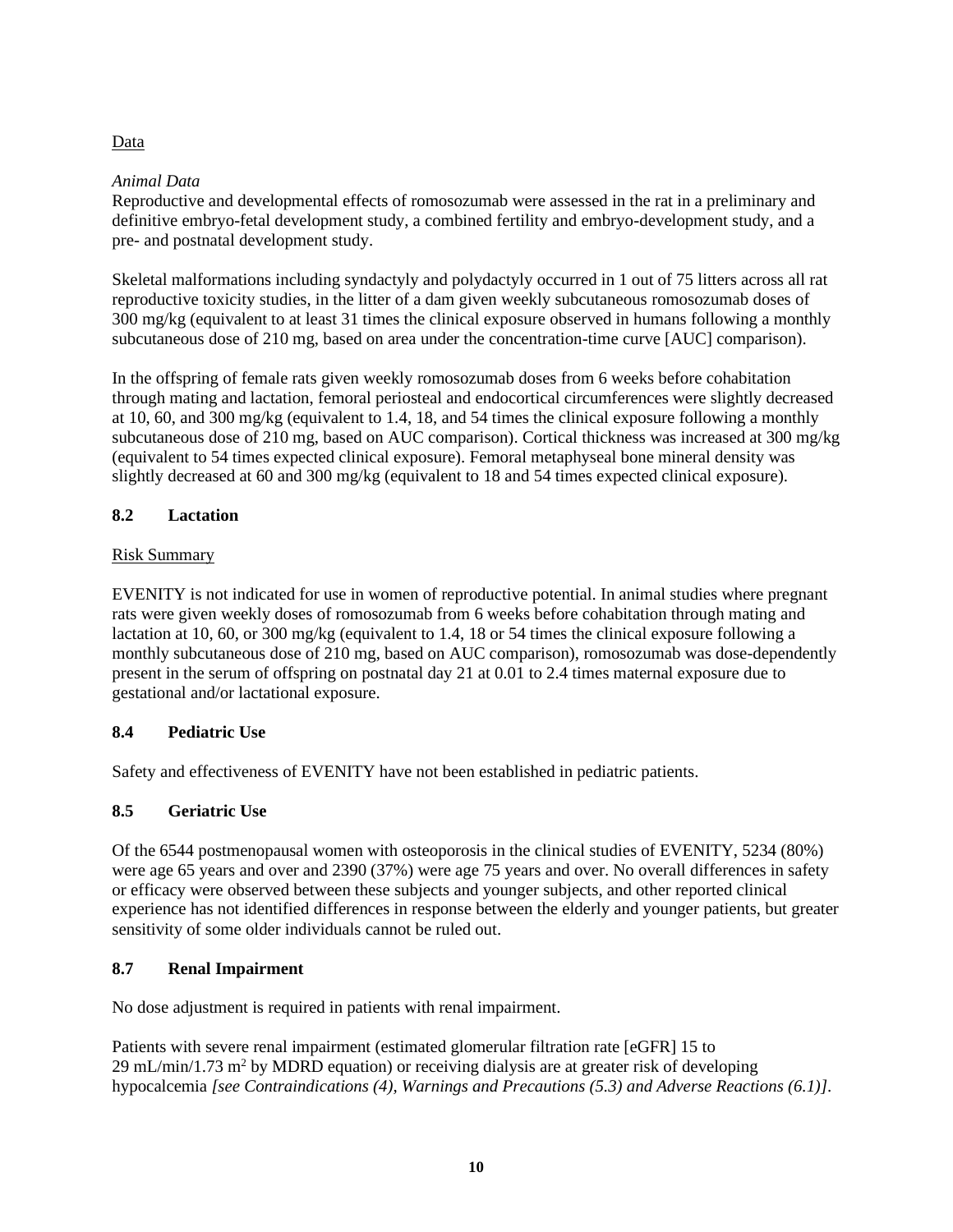Monitor calcium concentrations and adequately supplement calcium and vitamin D in patients who have severe renal impairment or are receiving dialysis.

# **11 DESCRIPTION**

Romosozumab is a humanized monoclonal antibody (IgG2) produced in a mammalian cell line (Chinese Hamster Ovary) by recombinant DNA technology that binds to and inhibits sclerostin. Romosozumab has an approximate molecular weight of 149 kDa.

EVENITY (romosozumab) injection is supplied as a sterile, preservative-free, clear to opalescent, colorless to light yellow solution for subcutaneous injection in a single-use prefilled syringe.

Two 105 mg/1.17 mL single-use prefilled syringes are required to administer the recommended 210 mg dose of EVENITY *[see Dosage and Administration (2.1)].* Each single-use prefilled syringe delivers 1.17 mL of solution containing 105 mg of romosozumab, acetate, calcium, polysorbate 20 and sucrose in Water for Injection, USP, and sodium hydroxide to a pH of 5.2.

# **12 CLINICAL PHARMACOLOGY**

## **12.1 Mechanism of Action**

EVENITY inhibits the action of sclerostin, a regulatory factor in bone metabolism. EVENITY increases bone formation and, to a lesser extent, decreases bone resorption. Animal studies showed that romosozumab stimulates new bone formation on trabecular and cortical bone surfaces by stimulating osteoblastic activity resulting in increases in trabecular and cortical bone mass and improvements in bone structure and strength *[see Nonclinical Toxicology (13.2) and Clinical Studies (14.1)]*.

### **12.2 Pharmacodynamics**

In postmenopausal women with osteoporosis, EVENITY increased the bone formation marker procollagen type 1 N-telopeptide (P1NP) with a peak increase from baseline of approximately 145% compared to placebo 2 weeks after initiating treatment, followed by a return to concentrations seen with placebo at month 9 and a decline from baseline to approximately 15% below the concentration change seen with placebo at month 12.

EVENITY decreased the bone resorption marker type 1 collagen C-telopeptide (CTX) with a maximal reduction from baseline of approximately 55% compared to placebo 2 weeks after initiating treatment. CTX remained below concentrations seen with placebo and was approximately 25% below the concentration change seen with placebo at month 12.

After discontinuation of EVENITY, P1NP levels returned to baseline within 12 months; CTX increased above baseline levels within 3 months and returned toward baseline levels by month 12.

### **12.3 Pharmacokinetics**

Administration of a single dose of 210 mg EVENITY in healthy volunteers resulted in a mean (standard deviation [SD]) maximum romosozumab serum concentration ( $C_{\text{max}}$ ) of 22.2 (5.8) mcg/mL and a mean (SD) AUC of 389 (127) mcg\*day/mL. Steady-state concentrations were achieved by month 3 following the monthly administration of 210 mg to postmenopausal women. The mean trough serum romosozumab concentrations at months 3, 6, 9, and 12 ranged from 8 to 13 mcg/mL.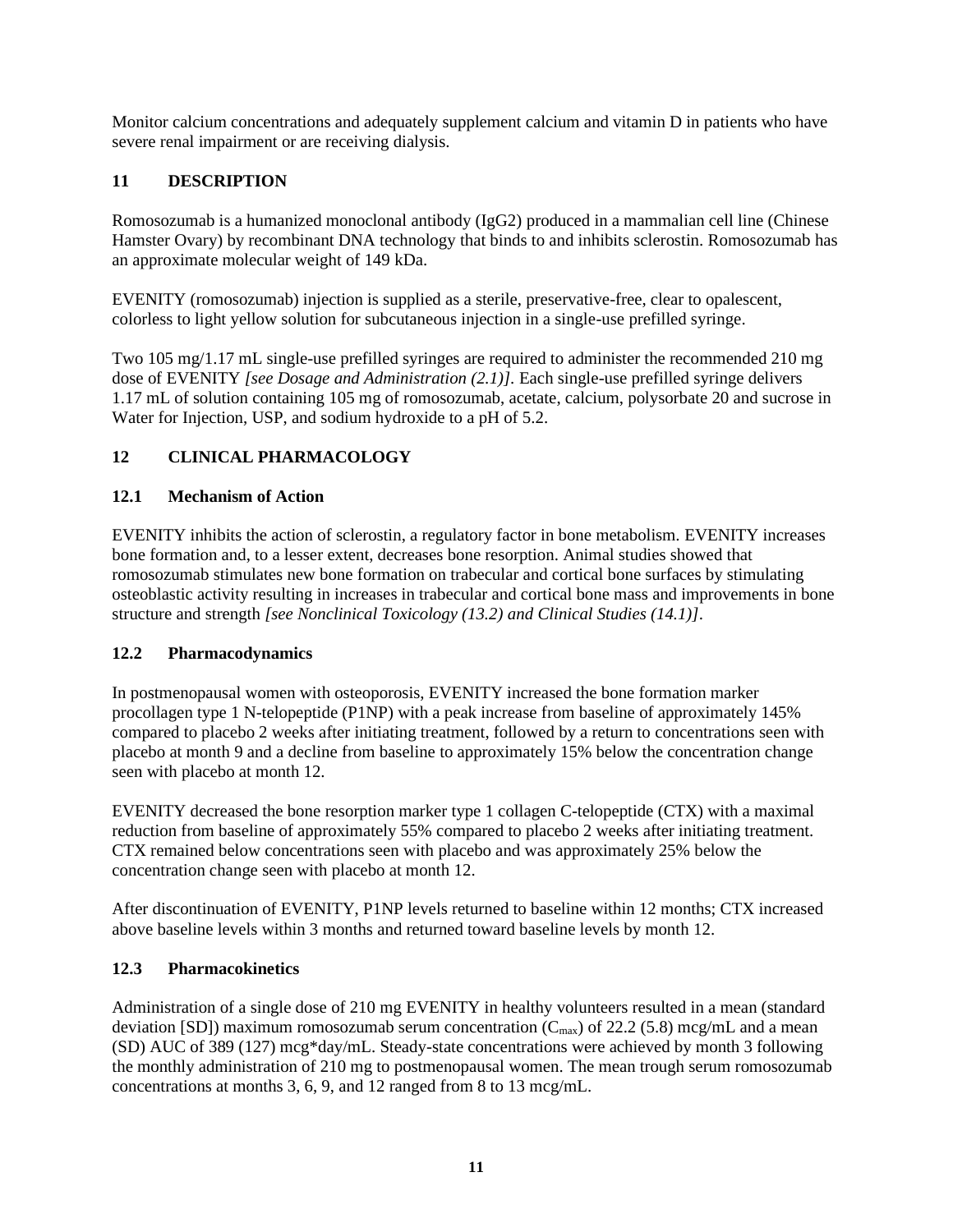Romosozumab exhibited nonlinear pharmacokinetics with exposure increasing greater than dose proportionally (e.g., 550-fold increase in mean AUC<sub>inf</sub> for the 100-fold increase in subcutaneous doses ranging from 0.1 to 10 mg/kg [0.03 to 3.3 times the approved recommended dosage for a 70 kg woman).

### Absorption

The median time to maximum romosozumab concentration  $(T_{\text{max}})$  is 5 days (range: 2 to 7 days).

## Distribution

The estimated volume of distribution at steady-state is approximately 3.92 L.

## Elimination

Romosozumab exhibited nonlinear pharmacokinetics with the clearance of romosozumab decreasing as the dose increased. The estimated mean systemic clearance (CL/F) of romosozumab was 0.38 mL/hr/kg, following a single subcutaneous administration of 3 mg/kg (the approved recommended dosage for a 70 kg woman). The mean effective  $t_{1/2}$  was 12.8 days after 3 doses of 3 mg/kg (the approved recommended dosage for a 70 kg woman) every 4 weeks.

## Metabolism

The metabolic pathway of romosozumab has not been characterized. As a humanized IgG2 monoclonal antibody, romosozumab is expected to be degraded into small peptides and amino acids via catabolic pathways in a manner similar to endogenous IgG.

## Anti-Product Antibody Formation Affecting Pharmacokinetics

Development of anti-romosozumab antibodies was associated with reduced serum romosozumab concentrations. The presence of anti-romosozumab antibodies led to decreased mean romosozumab concentrations up to 22%. The presence of neutralizing antibodies led to decreased mean romosozumab concentrations up to 63% *[see Adverse Reactions (6.2)].*

## Specific Populations

No clinically significant differences in the pharmacokinetics of romosozumab were observed based on age (20-89 years), sex, race, disease state (low bone mass or osteoporosis), prior exposure to alendronate, or renal impairment including end-stage renal disease (ESRD) requiring dialysis. The effect of ESRD not requiring dialysis on the pharmacokinetics of romosozumab is unknown.

### Body Weight

The exposure of romosozumab decreases with increasing body weight.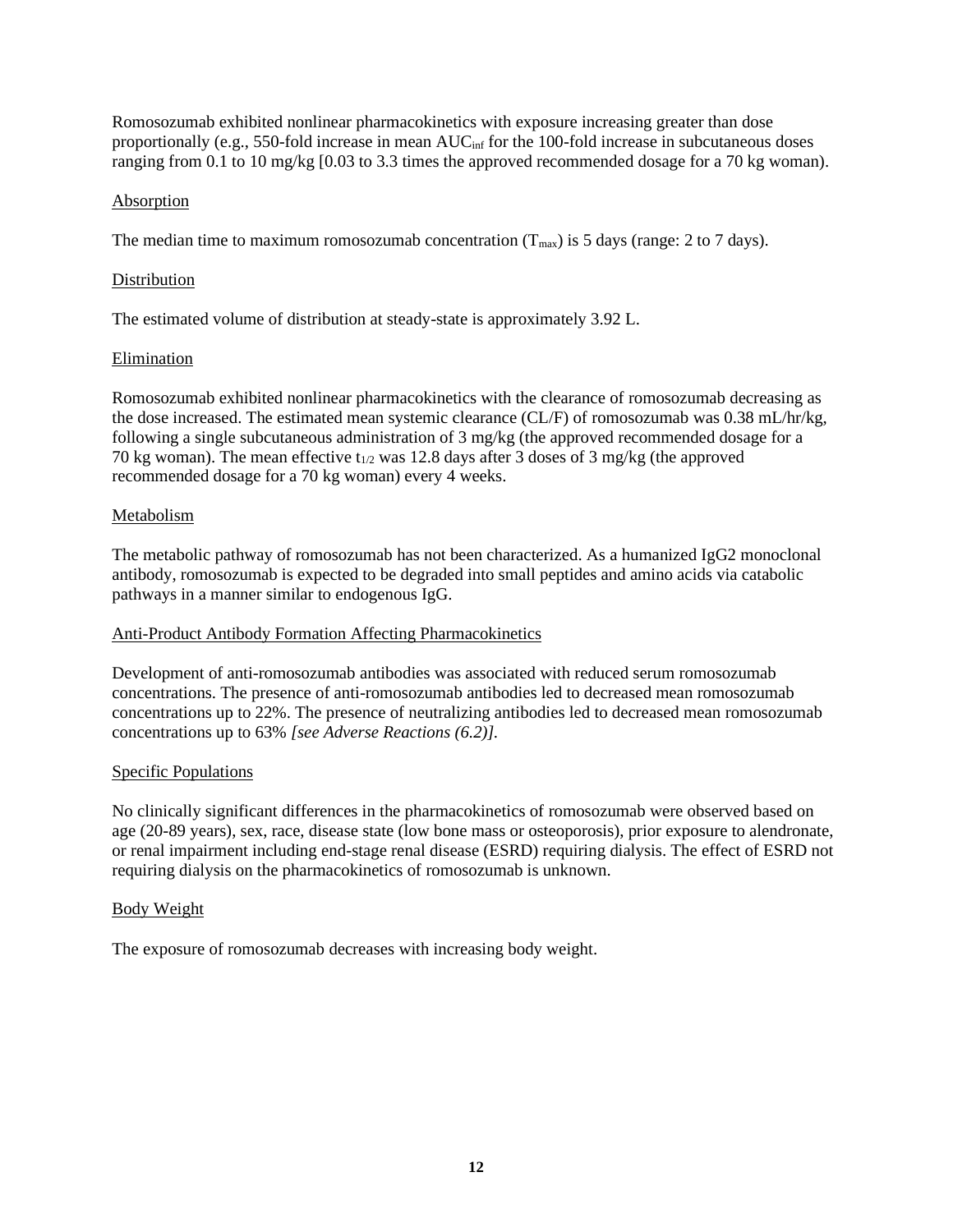# **13 NONCLINICAL TOXICOLOGY**

## **13.1 Carcinogenesis, Mutagenesis, Impairment of Fertility**

### **Carcinogenicity**

In a rat carcinogenicity study, once-weekly romosozumab doses of 3, 10 or 50 mg/kg were administered by subcutaneous injection to Sprague-Dawley rats from 8 weeks up to 98 weeks of age, resulting in systemic exposures that were up to 19 times the systemic exposure observed in humans following a monthly subcutaneous dose of 210 mg EVENITY (based on AUC comparison). Romosozumab caused a dose-dependent increase in bone mass with trabecular and cortical bone thickening at all doses. There were no effects of romosozumab on mortality and romosozumab did not cause significant increases in tumor incidence in male or female rats.

## **Mutagenicity**

Mutagenesis has not been evaluated, as monoclonal antibodies are not expected to alter DNA or chromosomes.

## Impairment of Fertility

No effects on fertility were observed in male and female rats given subcutaneous romosozumab doses up to 300 mg/kg (up to 54 times the systemic exposure observed in humans following a monthly subcutaneous dose of 210 mg EVENITY, based on AUC comparison). No effects were noted in reproductive organs in rats and cynomolgus monkeys dosed subcutaneously for 6 months with weekly doses up to 100 mg/kg (exposures up to 37 and 90 times, respectively, the systemic exposure observed in humans administered monthly subcutaneous doses of 210 mg based on AUC comparison).

## **13.2 Animal Toxicology and Pharmacology**

No adverse effects were noted in rats and monkeys after 26 once-weekly subcutaneous romosozumab doses up to 100 mg/kg, equivalent to systemic exposures of 37 and 90 times, respectively, the systemic exposure observed in humans following a monthly subcutaneous dose of 210 mg EVENITY (based on AUC comparison).

Bone safety studies of up to 12-month duration were conducted in ovariectomized rats and monkeys with once-weekly romosozumab doses yielding exposures ranging from 1 to 21 times the systemic exposure in humans given monthly doses of 210 mg, based on AUC comparison. Romosozumab increased bone mass and improved cancellous bone microarchitecture and cortical bone geometry by increasing bone formation on periosteal, endocortical, and trabecular surfaces, and decreasing bone resorption on trabecular and endocortical surfaces. The increases in bone mass were significantly correlated with increases in bone strength. In rats and monkeys, bone quality was maintained at all skeletal sites at doses ranging from 1 to 21 times human exposure, and slightly improved in vertebrae at 19 to 21 times human exposure. There was no evidence of mineralization defects, osteoid accumulation, or woven bone formation.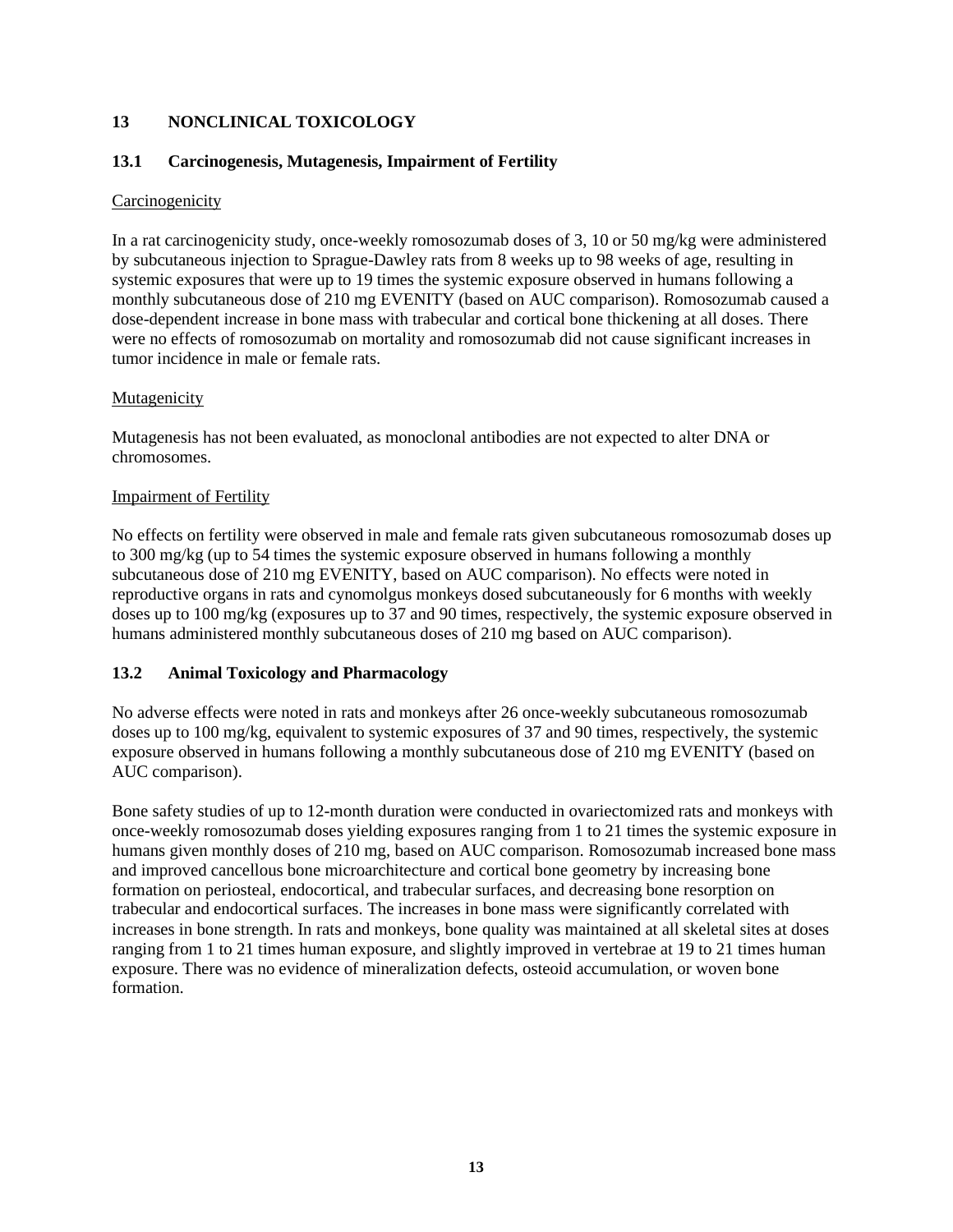### **14 CLINICAL STUDIES**

### **14.1 Treatment of Osteoporosis in Postmenopausal Women**

**Study 1** (NCT01575834) was a randomized, double-blind, placebo-controlled study of postmenopausal women aged 55 to 90 years (mean age of 71 years) with bone mineral density (BMD) T-score less than or equal to −2.5 at the total hip or femoral neck. Women were randomized to receive subcutaneous injections of either EVENITY ( $N = 3589$ ) or placebo ( $N = 3591$ ) for 12 months. At baseline, 18% of women had a vertebral fracture. After the 12-month treatment period, women in both arms transitioned to open-label anti-resorptive therapy (denosumab) for 12 months while remaining blinded to their initial treatment. Women received 500 to 1000 mg calcium and 600 to 800 international units vitamin D supplementation daily. The coprimary efficacy endpoints were new vertebral fracture at month 12 and month 24.

## *Effect on Fractures*

EVENITY significantly reduced the incidence of new vertebral fractures through month 12 compared to placebo. In addition, the significant reduction in fracture risk persisted through the second year in women who received EVENITY during the first year and transitioned to denosumab compared to those who transitioned from placebo to denosumab (see [Table 2\)](#page-13-0).

<span id="page-13-0"></span>

|                           | <b>Proportion of Women with Fractures</b>                      |                                                                | <b>Absolute</b><br><b>Risk</b><br><b>Reduction</b><br>$($ %)<br>$(95\% \text{ CI})^{\text{a}}$ | <b>Relative</b><br><b>Risk</b><br><b>Reduction</b><br>$($ %)<br>$(95\% \text{ CI})^{\text{a}}$ | $ $ p-value $ $ |
|---------------------------|----------------------------------------------------------------|----------------------------------------------------------------|------------------------------------------------------------------------------------------------|------------------------------------------------------------------------------------------------|-----------------|
| At Month 12               | <b>Placebo</b><br>$(N = 3591)$                                 | <b>EVENITY</b><br>$(N = 3589)$                                 |                                                                                                |                                                                                                |                 |
| New vertebral<br>fracture | 1.8%                                                           | 0.5%                                                           | 1.3<br>(0.8, 1.8)                                                                              | 73<br>(53, 84)                                                                                 | < 0.001         |
| At Month 24               | <b>Placebo Followed by</b><br><b>Denosumab</b><br>$(N = 3591)$ | <b>EVENITY Followed by</b><br><b>Denosumab</b><br>$(N = 3589)$ |                                                                                                |                                                                                                |                 |
| New vertebral<br>fracture | 2.5%                                                           | 0.6%                                                           | 1.9<br>(1.3, 2.5)                                                                              | 75<br>(60, 84)                                                                                 | < 0.001         |

## **Table 2 Effect of EVENITY on the Incidence and Risk of Fractures in Study 1**

 $N =$  Number of subjects randomized

<sup>a.</sup> Absolute and relative risk reduction are based on the Mantel-Haenszel method adjusting for age and prevalent vertebral fracture strata.

b. p-value is based on logistic regression model adjusting for age and prevalent vertebral fracture strata.

EVENITY significantly reduced the incidence of clinical fracture (a composite endpoint of symptomatic vertebral fracture and nonvertebral fracture) at 12 months. However, 88% of these clinical fractures were nonvertebral fractures and the incidence of nonvertebral fractures was not statistically significantly different when comparing EVENITY-treated women to placebo-treated women at month 12 or month 24.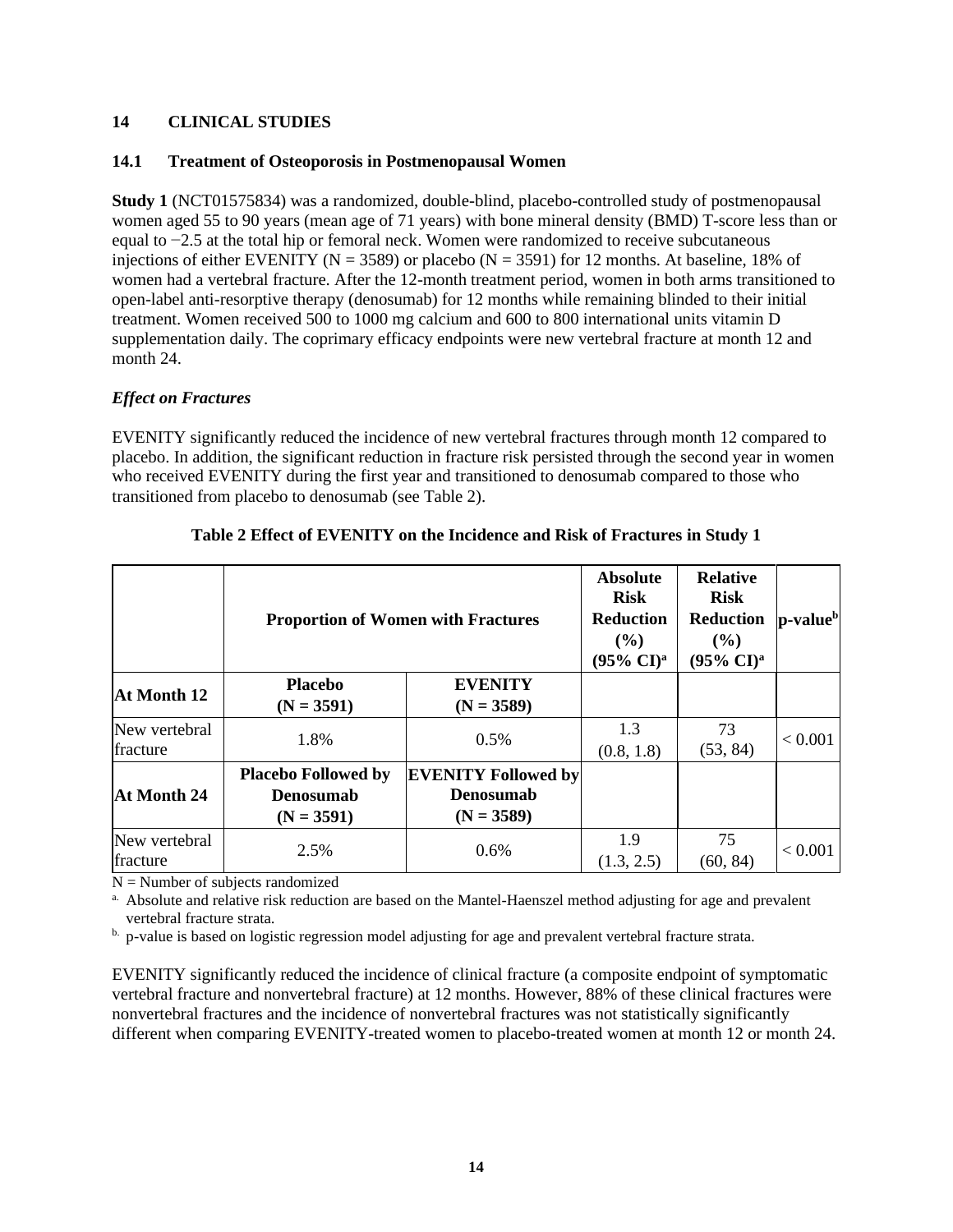## *Effect on Bone Mineral Density (BMD)*

EVENITY significantly increased BMD at the lumbar spine, total hip, and femoral neck compared with placebo at month 12. The treatment differences in BMD were 12.7% at the lumbar spine, 5.8% at the total hip, and 5.2% at the femoral neck.

Following the transition from EVENITY to denosumab at month 12, BMD continued to increase through month 24. In patients who transitioned from placebo to denosumab, BMD also increased with denosumab use. The differences in BMD achieved at month 12 between EVENITY and placebo patients were overall maintained at month 24, when comparing patients who transitioned from EVENITY to denosumab to those who transitioned from placebo to denosumab. There was no evidence of differences in effects on BMD at the lumbar spine or total hip across subgroups defined by baseline age, baseline BMD, or geographic region.

After EVENITY discontinuation, BMD returns to approximately baseline levels within 12 months in the absence of follow-on antiresorptive therapy *[see Indications and Usage (1)].*

### *Bone Histology and Histomorphometry*

A total of 154 transiliac crest bone biopsy specimens were obtained from 139 postmenopausal women with osteoporosis at month 2, month 12, and/or month 24. All of these biopsies were adequate for qualitative histology and 138 (90%) were adequate for full quantitative histomorphometry assessment. Qualitative histology assessments from women treated with EVENITY showed normal bone architecture and quality at all time points. There was no evidence of woven bone, mineralization defects, or marrow fibrosis.

Histomorphometry assessments on biopsies at months 2 and 12 compared the effect of EVENITY with placebo (15 specimens at month 2 and 39 specimens at month 12 in the EVENITY group, 14 specimens at month 2 and 31 specimens at month 12 in the placebo group). At month 2 in women treated with EVENITY, histomorphometric indices of bone formation at trabecular and endocortical surfaces were increased. These effects on bone formation were accompanied by a decrease in indices of bone resorption. At month 12, both bone formation and resorption indices were decreased with EVENITY, while bone volume, and trabecular and cortical thickness were increased.

**Study 2** (NCT01631214) was a randomized, double-blind, alendronate-controlled study of postmenopausal women aged 55 to 90 years (mean age of 74 years) with BMD T-score less than or equal to −2.5 at the total hip or femoral neck and either one moderate or severe vertebral fracture or two mild vertebral fractures, or BMD T-score less than or equal to -2.0 at the total hip or femoral neck and either two moderate or severe vertebral fractures or a history of a proximal femur fracture. Women were randomized (1:1) to receive either monthly subcutaneous injections of EVENITY ( $N = 2046$ ) or oral alendronate 70 mg weekly ( $N = 2047$ ) for 12 months, with 500 to 1000 mg calcium and 600 to 800 international units vitamin D supplementation daily. After the 12-month treatment period, women in both arms transitioned to open-label alendronate 70 mg weekly while remaining blinded to their initial treatment.

This was an event driven trial. The two primary efficacy endpoints were the incidence of morphometric vertebral fracture at 24 months and time to the first clinical fracture through the primary analysis period, which ended when at least 330 subjects had a clinical fracture and all subjects had completed the 24-month visit. Clinical fracture was a composite endpoint of nonvertebral fracture and symptomatic vertebral fracture.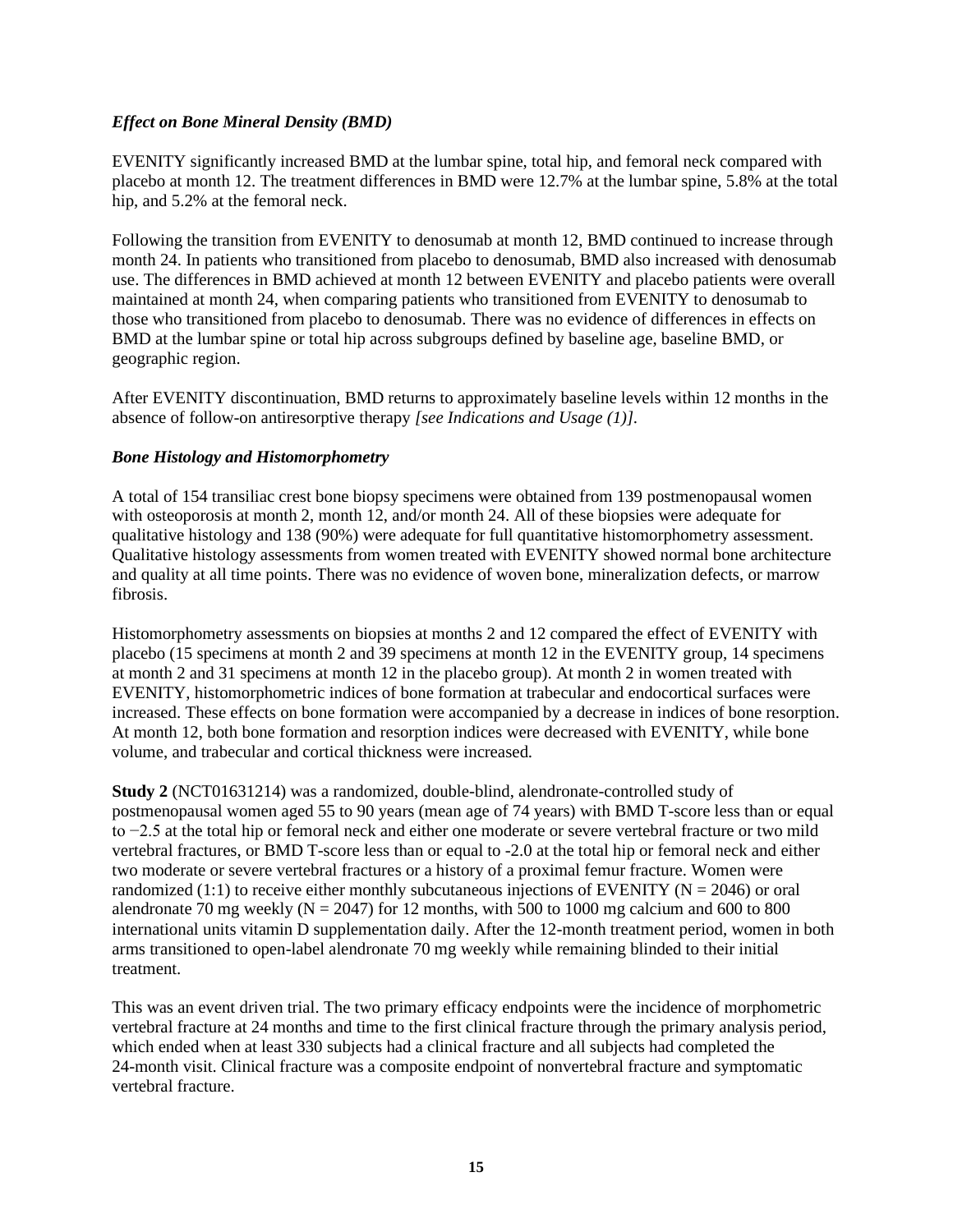# *Effect on Fractures*

EVENITY significantly reduced the incidence of new vertebral fracture at 24 months (see Table 3).

|                                            | <b>Proportion of Women with</b><br>Fracture $(\% )$ |                                                                            | <b>Risk Reduction</b>          | $\mathbf{p}\text{-value}^{\mathrm{b}}$                                                                                            |         |
|--------------------------------------------|-----------------------------------------------------|----------------------------------------------------------------------------|--------------------------------|-----------------------------------------------------------------------------------------------------------------------------------|---------|
|                                            | <b>Alendronate</b><br><b>Alone</b><br>$(N = 2047)$  | <b>EVENITY</b><br><b>Followed by</b><br><b>Alendronate</b><br>$(N = 2046)$ | $(95\% \text{ CI})^{\text{a}}$ | <b>Absolute Risk   Relative Risk</b><br>$\left \text{Reduction}(\%)\right \text{Reduction}(\%)$<br>$(95\% \text{ CI})^{\text{a}}$ |         |
| New vertebral fracture<br>through Month 24 | 8.0%                                                | 4.1%                                                                       | 4.0(2.5, 5.6)                  | 50(34, 62)                                                                                                                        | < 0.001 |

# **Table 3 Effect of EVENITY on the Incidence of New Vertebral Fractures in Study 2**

 $N =$  Number of subjects randomized

Absolute and relative risk reductions are based on the Mantel-Haenszel method adjusting for age strata, baseline total hip BMD T-score ( $\leq$  -2.5,  $>$  -2.5), and presence of severe vertebral fracture at baseline.

<sup>b.</sup> p-value is based on logistic regression model for new vertebral fracture) adjusting for age strata, baseline total hip BMD T-score, and presence of severe vertebral fracture at baseline.

EVENITY significantly reduced the risk of clinical fracture through the end of the primary analysis period (see Table 4). This was an event-driven trial and the duration of follow-up varied across subjects. The median duration of subject follow-up for the primary analysis period was 33 months. Subjects with nonvertebral fracture comprised 83% of the subjects with clinical fracture during the primary analysis period.

| Table 4 Effect of EVENITY on the Risk of Clinical Fractures in Study 2 |  |
|------------------------------------------------------------------------|--|
|------------------------------------------------------------------------|--|

|                                                                   | <b>Proportion of Women with</b><br>Fracture $(\frac{6}{6})^a$ |                                                           |                                                       |            |
|-------------------------------------------------------------------|---------------------------------------------------------------|-----------------------------------------------------------|-------------------------------------------------------|------------|
|                                                                   | <b>Alendronate Alone</b><br>$(N = 2047)$                      | <b>EVENITY Followed</b><br>by Alendronate<br>$(N = 2046)$ | <b>Hazard Ratio</b><br>$(95\% \text{ CI})^{\text{c}}$ | $p-valuec$ |
| Clinical fracture through<br>primary analysis period <sup>b</sup> | 13.0%                                                         | 9.7%                                                      | 0.73(0.61, 0.88)                                      | < 0.001    |

N= Number of subjects randomized

 $%$  = number of subjects who had a clinical fracture through the primary analysis period/N\*100%; the duration of follow-up varied across subjects.

<sup>b.</sup> Primary analysis period ended when clinical fracture events were confirmed for at least 330 subjects and all subjects completed the month 24 study visit. The median duration of follow-up for the primary analysis period was 33 months.

<sup>c.</sup> Hazard ratio and p-value are based on Cox proportional hazards model adjusting for age strata, baseline total hip BMD T-score, and presence of severe vertebral fracture at baseline

EVENITY followed by alendronate also significantly reduced the risk of nonvertebral fracture through the primary analysis period (with a median follow-up of 33 months), with a hazard ratio of 0.81 (95% CI: 0.66, 0.99;  $p = 0.04$ ) compared to alendronate alone.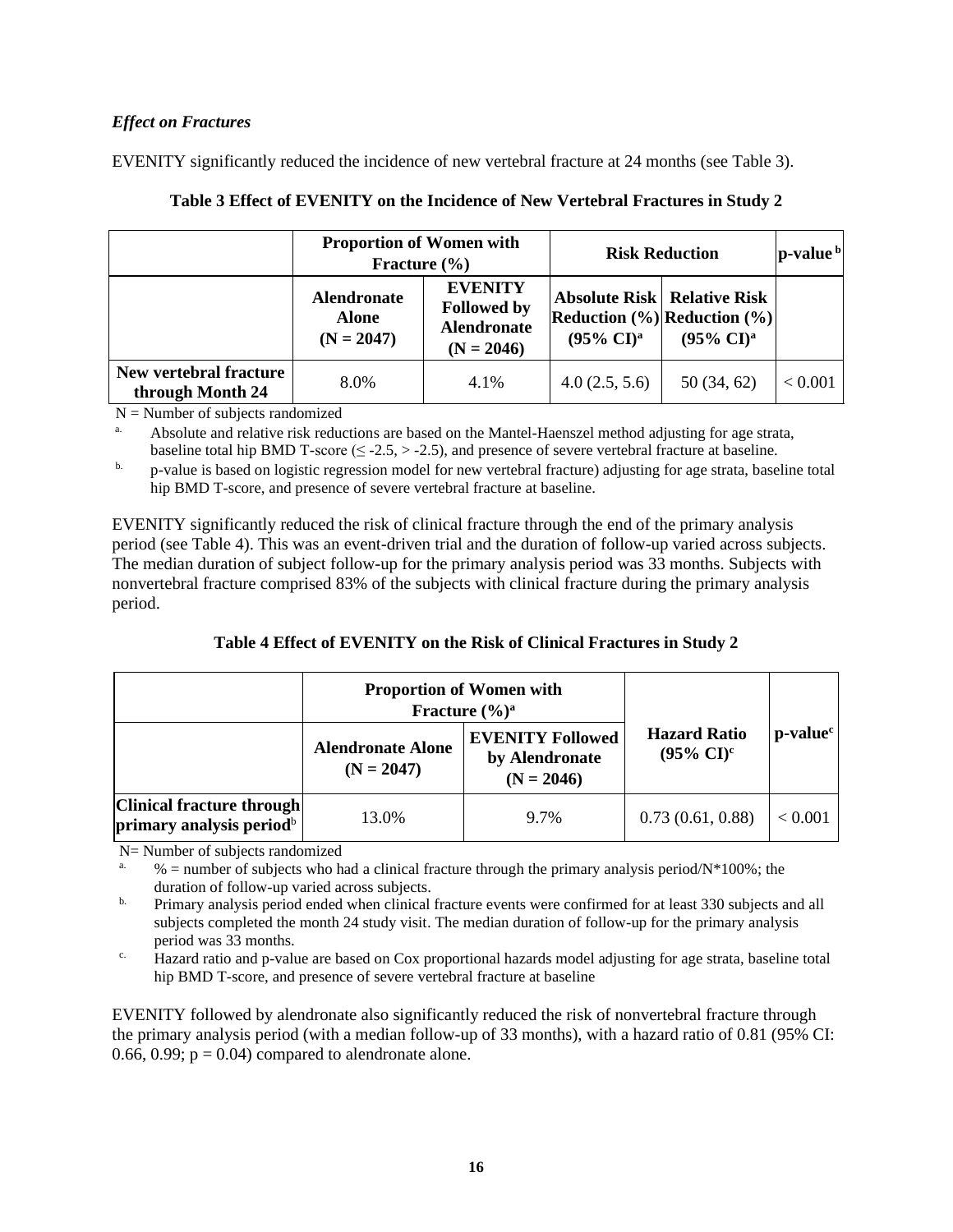# *Effect on Bone Mineral Density (BMD)*

EVENITY significantly increased BMD at the lumbar spine, total hip, and femoral neck compared with alendronate at month 12. The treatment differences in BMD were 8.7% at the lumbar spine, 3.3% at the total hip, and 3.2% at the femoral neck.

Twelve months of treatment with EVENITY followed by 12 months of treatment with alendronate significantly increased BMD compared with alendronate alone. The BMD increase with EVENITY over alendronate observed at month 12 was maintained at month 24. The treatment differences in BMD at month 24 were 8.1% at the lumbar spine, 3.8% at the total hip, and 3.8% at the femoral neck.

There was no evidence of differences in effects on BMD at the lumbar spine or total hip across subgroups defined by baseline age, baseline BMD, or geographic region.

## **16 HOW SUPPLIED/STORAGE AND HANDLING**

## **16.1 How Supplied**

EVENITY (romosozumab) injection is a clear to opalescent, colorless to light yellow solution for subcutaneous injection supplied in a single-use prefilled syringe.

Each single-use prefilled syringe contains 105 mg of EVENITY in a deliverable volume of 1.17 mL. To deliver a full dose, inject two 105 mg/1.17 mL EVENITY prefilled syringes, one after the other for a total dose of 210 mg.

Each pack contains two 105 mg/1.17 mL single-use prefilled syringes.

The prefilled syringe is not made with natural rubber latex.

### **16.2 Storage and Handling**

- The expiry date of the product is indicated on the packaging materials.
- Refrigerate EVENITY at  $2^{\circ}C$  to  $8^{\circ}C$  in the original carton to protect from light. Do not freeze. Do not shake.
- If removed from the refrigerator, EVENITY can be kept at room temperature up to  $25^{\circ}$ C in the original carton and must be used within 30 days. If not used within 30 days, discard EVENITY.

### **17 MANUFACTURER**

Amgen Inc. (Referred to as Amgen Thousand Oaks or ATO) One Amgen Center Drive Thousand Oaks, California 91320 USA

## **18 LICENSE HOLDER**

Amgen Europe B.V. P.O. BOX 53313 Tel - Aviv Israel